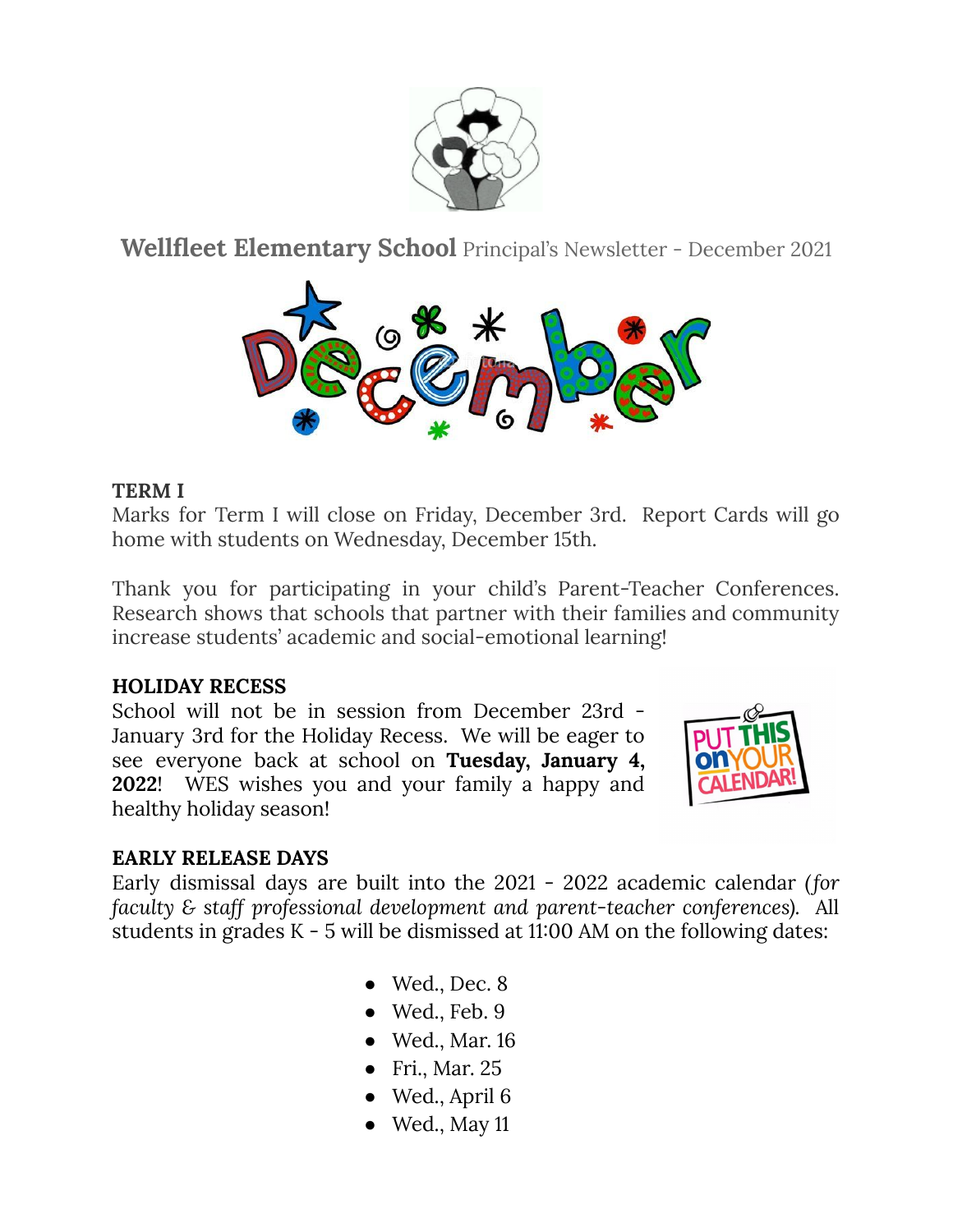## **NEWS FROM THE HEALTH OFFICE**

*What is the difference between Influenza (Flu) and COVID-19?*

Influenza (flu) and COVID-19 are both contagious respiratory illnesses, but they are caused by different viruses. COVID-19 is caused by infection with a coronavirus first identified in 2019, and flu is caused by infection with [influenza](https://www.cdc.gov/flu/about/viruses/index.htm) viruses.

COVID-19 seems to spread more easily than flu. However, as more people become fully [vaccinated](https://www.cdc.gov/coronavirus/2019-ncov/vaccines/fully-vaccinated.html) against COVID-19, the spread of the virus that causes COVID-19 should slow down. More information is available about [COVID-19](https://www.cdc.gov/coronavirus/2019-ncov/vaccines/index.html) vaccines and how well they [work.](https://www.cdc.gov/coronavirus/2019-ncov/vaccines/effectiveness/work.html)

Compared to flu, COVID-19 can cause more serious illnesses in some people. COVID-19 can also take longer before people show symptoms and people can be contagious for longer. More information about differences between flu and COVID-19 is available in the different sections below.

Because some of the symptoms of flu, COVID-19, and other respiratory illnesses are similar, the difference between them cannot be made based on symptoms alone. [Testing](https://www.cdc.gov/flu/symptoms/testing.htm#anchor_1596736120603) is needed to tell what the illness is and to confirm a diagnosis. People can be infected with both flu and the virus that causes COVID-19 at the same time and have symptoms of both influenza and COVID-19.

While more is learned every day about COVID-19 and the virus that causes it, there are still things, such as [post-COVID](https://www.cdc.gov/coronavirus/2019-ncov/long-term-effects/index.html) conditions, that are unknown. This page compares COVID-19 and flu, given the best available information to date.

### **STUDENT & FAMILY RESOURCE PAGE**

Mrs. Francis, WES School Psychologist, has created a resource page on the WES homepage or can be accessed **[HERE](https://sites.google.com/nausetschools.org/mrs-francis-wes/home)**. Resources and supports for Social-Emotional Learning, COVID-19, Mental Health, Special Education, and Community Agencies are available on the page. If you need or wish to contact Mrs. Francis, please either call 508-349-3101, ext. 37 or email her at **[francisk@nausetschools.org](mailto:francisk@nausetschools.org)**.

### **WELLFLEET TOWN MEETING**

There will be a Special Town Meeting on Saturday, December 4th at 10:00 am. It will be held at Nauset Regional High School's auditorium.